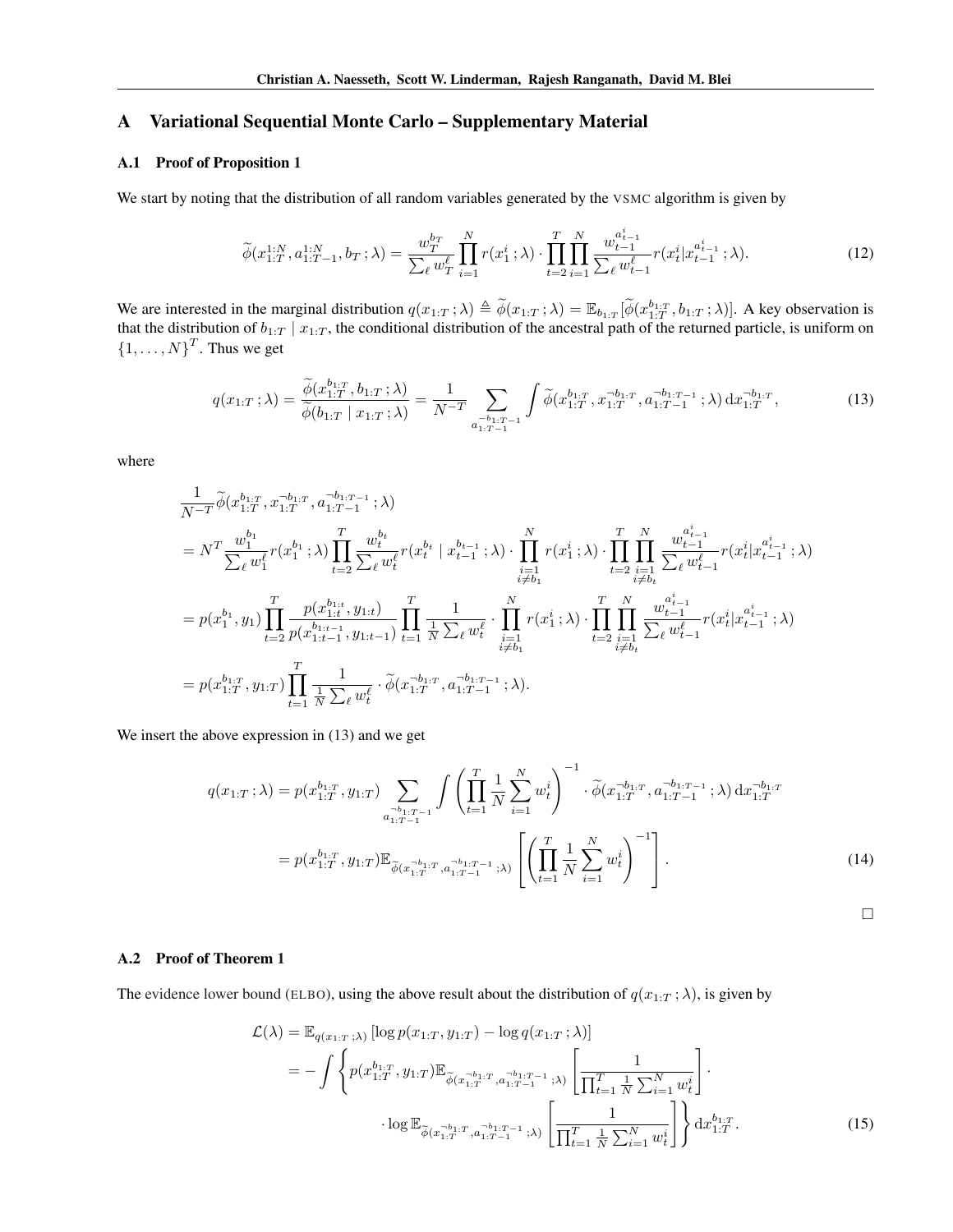Note that  $-t\log t$  is a concave function for  $t > 0$ , this means by the conditional Jensen's inequality we have  $-\mathbb{E}[t] \log \mathbb{E}[t] \ge$  $-\mathbb{E}[t \log t]$ . If we apply this to [\(15\)](#page-0-1) we get

$$
\mathcal{L}(\lambda) \geq \int \mathbb{E}_{\widetilde{\phi}(x_{1:T}^{-b_{1:T}}, a_{1:T-1}^{-b_{1:T-1}}, \lambda)} \left[ \frac{p(x_{1:T}^{b_{1:T}}, y_{1:T})}{\prod_{t=1}^T \frac{1}{N} \sum_{i=1}^N w_t^i} \sum_{t=1}^T \log \left( \frac{1}{N} \sum_{i=1}^N w_t^i \right) \right] dx_{1:T}^{b_{1:T}} \n= \mathbb{E}_{\widetilde{\phi}(x_{1:T}^{1:N}, a_{1:T-1}^{1:N}, \lambda)} \left[ \sum_{t=1}^T \log \left( \frac{1}{N} \sum_{i=1}^N w_t^i \right) \right] = \widetilde{\mathcal{L}}(\lambda),
$$

where the last step follows because  $q(x_{1:T}; \lambda)$  is the marginal of  $\widetilde{\phi}(x_{1:T}^{1:N}, a_{1:T-1}^{1:N}; \lambda)$ .

## A.3 Stochastic Optimization

For the control variates we use

$$
\sum_{t=2}^T c_t \mathbb{E}_{s(\cdot)\widetilde{\phi}(\cdot|\cdot;\lambda)} \left[ \sum_{i=1}^N \nabla \log w_{t-1}^{a_{t-1}^i} - \sum_{\ell=1}^N \frac{w_{t-1}^{\ell}}{\sum_m w_{t-1}^m} \nabla \log w_{t-1}^{\ell} \right]
$$

where

$$
c_t = \mathbb{E}_{s(\cdot)\widetilde{\phi}(\cdot|\cdot;\lambda)} \left[ \sum_{t'=t}^T \log \left( \frac{1}{N} \sum_{i=1}^N w_{t'}^{i} \right) \right].
$$

In practice we use a stochastic estimate of  $c_t$ .

For  $T = 2$  we can use a leave-one-out estimator of the ancestor variable score function gradient

$$
\sum_{i=1}^N \mathbb{E}_{s(\cdot)\widetilde{\phi}(\cdot|\cdot;\lambda)} \left[ \log \left( \frac{N-1}{N} \frac{\sum_{\ell=1}^N w_2^{\ell}}{\sum_{j\neq i} w_2^j} \right) \left( \nabla \log w_1^{a_1^i} - \sum_{\ell=1}^N \frac{w_1^{\ell}}{\sum_m w_1^m} \nabla \log w_1^{\ell} \right) \right].
$$

Score Function Gradient Below we provide the derivation of a score function-like estimator that is applicable in very general settings. However, we have found that in practice the variance tends to be quite high.

$$
\nabla \widetilde{\mathcal{L}}(\lambda) = \nabla \mathbb{E}_{\widetilde{\phi}(x_{1:T}^{1:N}, a_{1:T-1}^{1:N}; \lambda)} [\log \widehat{p}(y_{1:T})]
$$
  
= 
$$
\mathbb{E}_{\widetilde{\phi}(x_{1:T}^{1:N}, a_{1:T-1}^{1:N}; \lambda)} [\nabla \log \widehat{p}(y_{1:T}) + \log \widehat{p}(y_{1:T}) \nabla \log \widetilde{\phi}(x_{1:T}^{1:N}, a_{1:T-1}^{1:N}; \lambda))],
$$

with

$$
\nabla \log \widehat{p}(y_{1:T}) = \nabla \sum_{t=1}^{T} \log \left( \frac{1}{N} \sum_{i=1}^{N} w_t^{i} \right) = \sum_{t=1}^{T} \sum_{i=1}^{N} \frac{w_t^{i}}{\sum_{\ell} w_t^{\ell}} \nabla \log w_t^{i},
$$

and

$$
\nabla \log \widetilde{\phi}(x_{1:T}^{1:N}, a_{1:T-1}^{1:N}; \lambda)
$$
\n
$$
= \sum_{i=1}^{N} \left[ \nabla \log r(x_1^i; \lambda) + \sum_{t=2}^{T} \left[ \nabla \log r(x_t^i | x_{t-1}^{a_{t-1}^i}; \lambda) + \nabla \log w_{t-1}^{a_{t-1}^i} - \sum_{\ell=1}^{N} \bar{w}_{t-1}^{\ell} \nabla \log w_{t-1}^{\ell} \right] \right].
$$

#### A.4 Scaling With Dimension

In this section we study how the methods compare on a simple toy model defined by

$$
p(x_{1:T}, y_{1:T}) = \prod_{t=1}^{T} \mathcal{N}(x_t; 0, 1) \mathcal{N}(y_t; x_t^2, 1).
$$